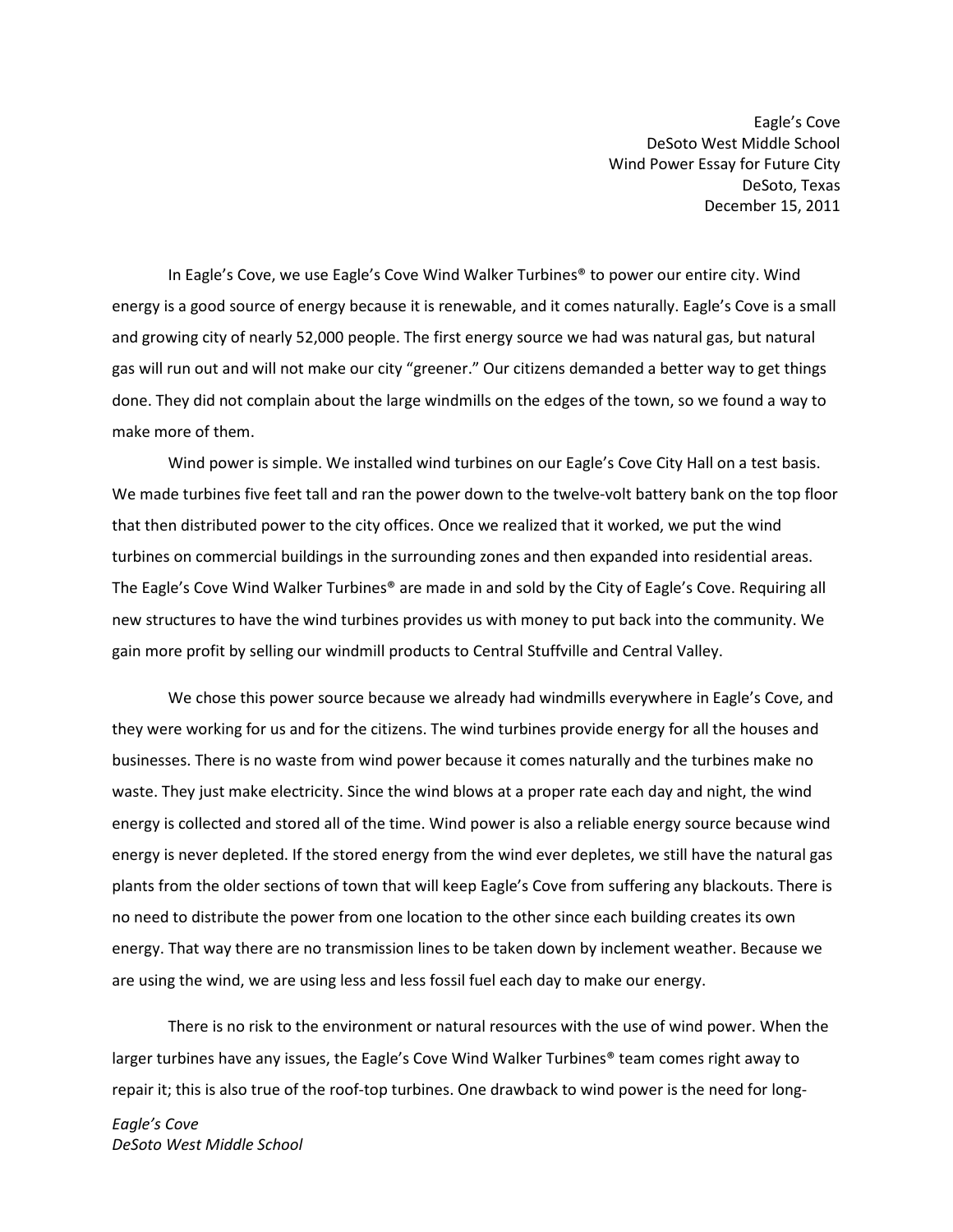term knowledge of weather and weather patterns. Because of that, we have a team of meteorologists working closely with Eagle's Cove Wind Walker Turbines® and the City of Eagle's Cove.

Our turbines are an improvement from the large turbines in several ways. They give more power directly to the house. This is a benefit to the homeowner so that the need to pay an electric bill goes way down. Also, there are not millions of dollars going to the large power companies; that money stays in the community. The smaller Wind Walkers<sup>®</sup> are also sold in different patterns and different colors. We have several patterns, solid colors to match your house, or a custom design for an additional cost. It's exciting to the residents to be able to match the Wind Walkers® to their homes and personal tastes. Regular wind turbines are plain white and ugly; ours are different colors so that they are a beautiful addition to Eagle's Cove.

Many kinds of engineers work on our Wind Walkers®. The main kinds are electrical, manufacturing, architectural, environmental, and mechanical who does much of the quality control for our turbines. The most important engineer in our process is the mechanical engineer because he draws out the plans, makes all of the parts of the turbine work together, and makes sure it is good enough to go on top of the houses.

The problems that make our Wind Walkers® less than perfect are that installation takes a while to do because the house has to be completely built before the system can be installed. Another small issue is with single story houses. Some of the one-story houses are surrounded by two- and three-story houses. We would have to build additions to the homes so that the two-story homes did not block the wind from the one-story home. Homeowners would have to build their houses as we want them to based on energy access instead of how they want to. Another problem for homeowners would be that they have to spend about \$20,000 extra on the Wind Walkers® system with the batteries included for their power. Despite those issues, wind power is still the best energy solution for Eagle's Cove because wind makes no pollution, and if the wind doesn't blow on a certain day, there is still power for the buildings because they have all of the power stored in the batteries.

In the near future of Eagle's Cove, every home, every business, and every building will be powered entirely by wind energy. People will love it as much as we do because it is clean and green. Eagle's Cove Wind Walker Turbines® are the future of power in the universe!

Word Count: 904

Eagle's Cove DeSoto West Middle School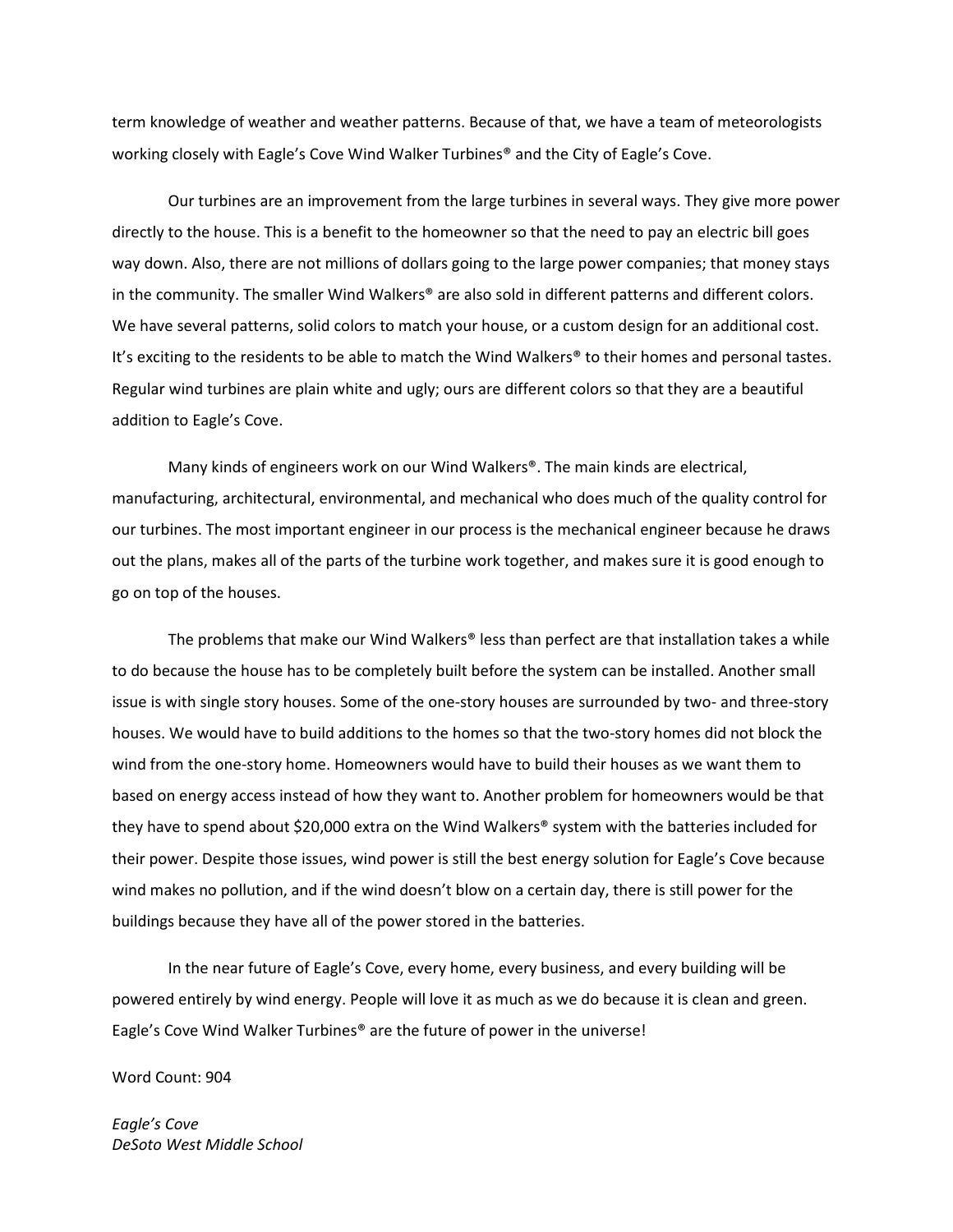### Essay Source List

"Home Wind Turbine Kits." Wind Energy 7. n.p. 1 Dec. 2011. Web. 15 Dec. 2011. http://windenergy7.com/

"How Does Wind Power Work? Animated Video." Wind Power | Wind Turbines |Alternative Energy | Used Wind Turbines For Sale | Global Wind Turbine Brokers. My Wind Power System. Web. 15 Dec. 2011. http://www.mywindpowersystem.com/

"Wind Turbine Noise - YouTube." YouTube - Broadcast Yourself. Wind Power Rocks, 20 Aug. 2008. Web. 15 Dec. 2011. http://www.youtube.com/watch?v=TI06Cvf8D-8

"Winds Of Change Blow In Texas." Breaking News Headlines: Business, Entertainment & World News— CBS News. CBS News, 11 Feb. 2009. Web. 15 Dec. 2011. http://www.cbsnews.com/stories/2007/12/02/sunday/main3563344.shtml?tag=mncol;lst;7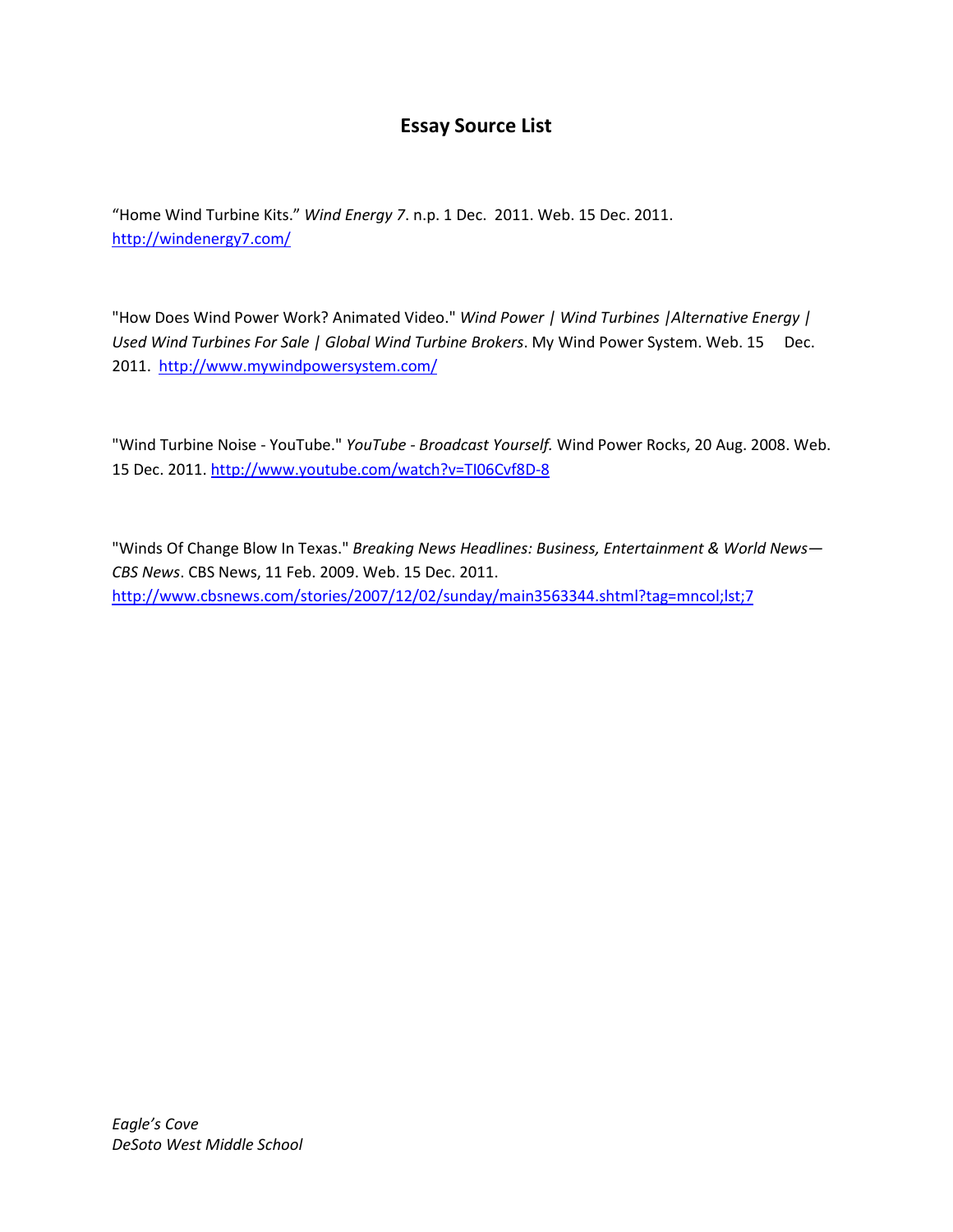At the dawn of the  $20<sup>th</sup>$  century, the discovery of oil at Spindle Top in Beaumont, Texas revolutionized the energy and economy of the whole United States. By the beginning of the 21<sup>st</sup> century, however, the world's oil production began to peak, and it became clear that a new initiative would be necessary to produce renewable energy and offset dependence on fossil fuels. Beaumont, built originally on the success of oil, was among the first to discard its past and take on the challenge of this initiative. Now, in the year 2201, Beaumont is the nation's standard for clean and efficient power generation and distribution.

By the start of the  $22<sup>nd</sup>$  century, Beaumont city managers realized that although fossil fuels were more economical and efficient than the solar cells of the time, solar energy would be less expensive in the long run due to decreased health and environmental impacts as well as the renewability. The city contracted with Beaumont's Lamar University to head a task force of research and engineering professionals who would hopefully be able to develop efficient as well as economical systems for generating, storing, and distributing power that would have minimal impact.

Our ground-breaking photovoltaic technology was developed through a collaboration of electrical and chemical engineers who worked to find inexpensive materials that yielded high efficiency. Electrical engineers also collaborated with civil engineers to lay out a smart grid system that would efficiently distribute power to the city and reduce waste. Hydrogen-based energy storage technology was developed and is maintained by chemical engineers. Systems engineers designed and maintain a network of sensors that monitor the entire system.

 Today, Beaumont's power generation system consists mainly of two types of photovoltaic technology. Centralized power plants in the city and the roofs of many buildings utilize advanced multijunction photovoltaics to generate energy. Beaumont also employs clear, single-layer organic photovoltaics throughout the city to generate energy. Our solar cells are based on the same technological principles as ones developed in the 21<sup>st</sup> century. First, a photon strikes an atom in the cell, exciting one of the electrons and leaving a positively charged atom behind. These electrons migrate to the anode of the cell and then travel through a wire to reunite with the positive atoms at the cathode, thus generating a current.

In the early  $21<sup>st</sup>$  century most solar cells were inefficient largely because they could only absorb a narrow range of light wavelengths. This problem has been overcome by our innovative multi-junction

solar cell technology. Multi-junction cells work by using different layers of material to capture a wider range of light wavelengths, allowing the cell as a whole to reach very high efficiencies (figure 1). While old single-layer cells reached energy conversion efficiencies of 25%, our multi-junction cells reach efficiencies exceeding  $40\%$ . Our cells are made **of the set of the cell and cell**  $\blacksquare$  Cell 2 of readily available and non-toxic materials based mainly on

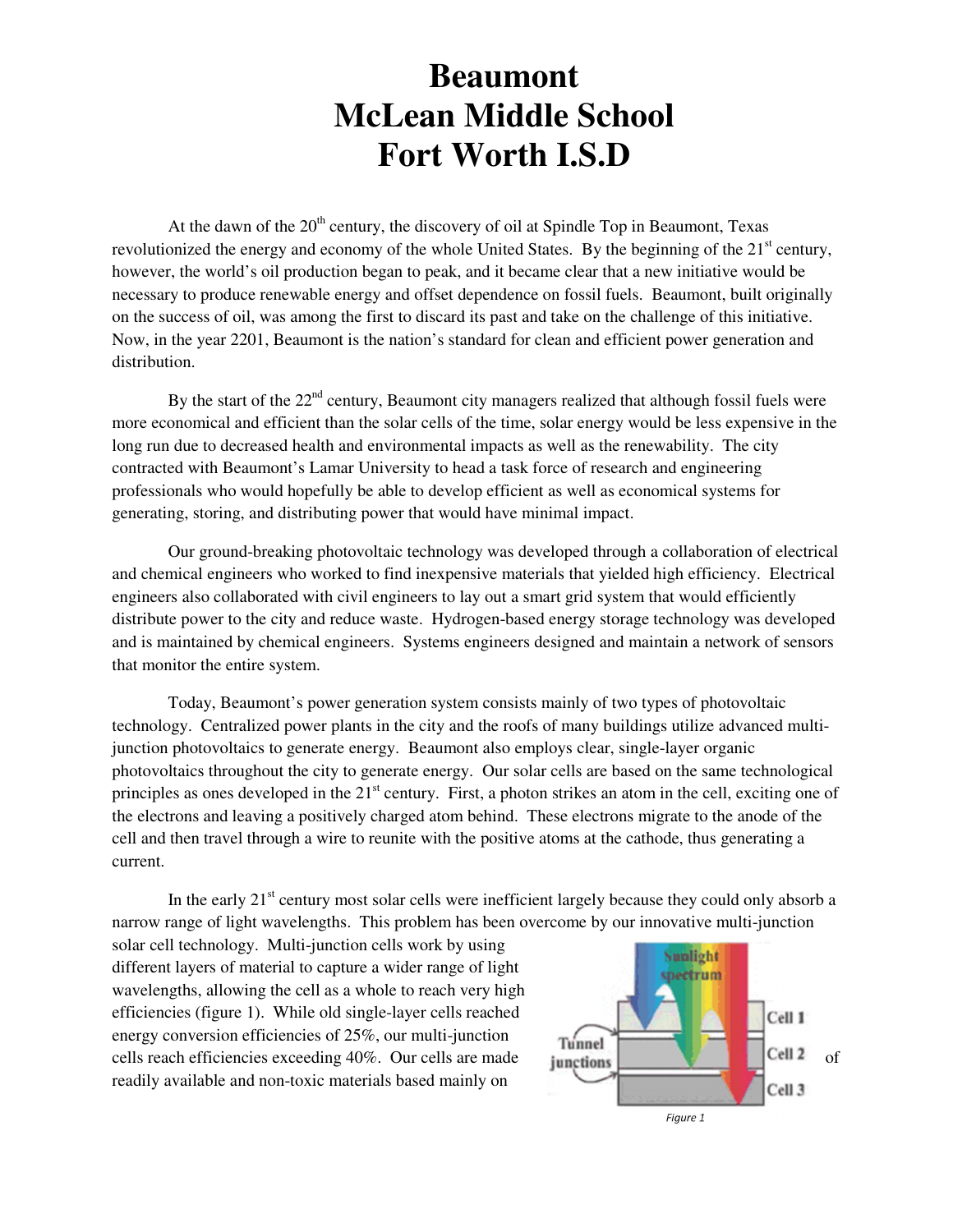gallium, which is obtained as a by-product of aluminum production.

 Our city also makes use of single-layer organic photovoltaic cells. While these cells are less efficient than our multi-junction cells, they are thinner, lightweight, transparent, flexible, less expensive, and more resistant to mechanical damage, giving them a much broader range of applications. Windows and walls of buildings throughout the city are enhanced with energy-producing single-layer organic

photovoltaic cells. These cells contain bulk heterojunctions in which the electron donor and acceptor regions project into each other (figure 2), increasing the surface area over which electron exchange can occur. This technology allows our organic cells to reach efficiencies of 15 percent.



After our energy is generated, it is distributed using smart grid technology (figure 3). At the base of the grid, each power consumer has its own smart meter that measures power usage and relays usage data back to the grid network. Data and electricity are routed through a hierarchal system of power nodes.

Nodes at the community level cover the equivalent of about 50 houses, while district and regional level nodes relay larger amounts of power to broader areas. This system of nodes relays power when and where it is needed, virtually eliminating brownouts and blackouts.

Beaumont's power nodes also serve as centers of energy storage. Each node houses hydrogen storage facilities



which store excess electricity. Conversion of stored hydrogen to electricity via fuel cells allows a node to power its coverage area for up to a week in case of system damage, providing systems engineers ample time to identify and fix the problem without disrupting power coverage. Beaumont is connected to energy reserves through regional partnerships that can power the city during prolonged periods of cloudiness.

Beaumont's power grid utilizes a hydrogen bank storage system. First, hydrogen is generated using nano-catalysts that carry out energy efficient hydrolysis. Hydrogen is stored by bonding it to magnesium nano-clusters suspended in poly(methylmethacrylate), a material similar to plexiglass. This technology allows for storage of hydrogen at high densities, making large-scale storage feasible while greatly reducing the risk of fires or explosions. The nano-clusters bond and release hydrogen without altering their structure, allowing the same storage unit to be repeatedly reused.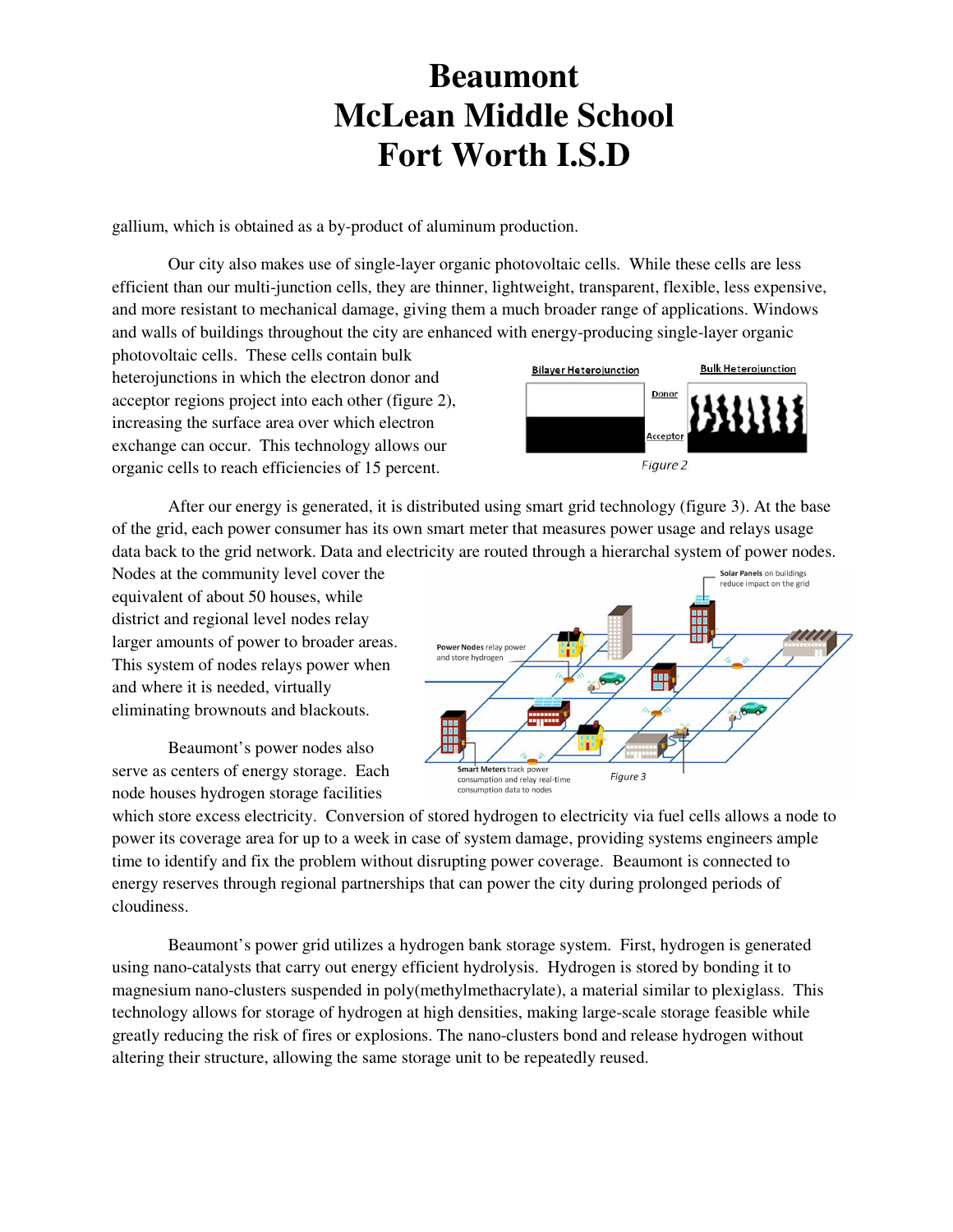Today, our power generation system eliminates dependence on fossil fuels for electricity. Beaumont's solar cells are made of abundant, non-toxic materials and drastically reduce  $CO_2$ ,  $SO_2$ ,  $NO_2$ , and Hg emissions by eliminating the need to burn fossil fuels for electricity. Our hydrogen storage system provides an environmentally friendly means of storing energy that gives off only water as waste. Beaumont also has a variety of recycling programs to reuse any metallic materials from worn-out solar panels. As a whole, our power system meets the goals originally set forth by our city managers, making Beaumont an energy leader of the 23<sup>rd</sup> century.

#### **Word Count: 992**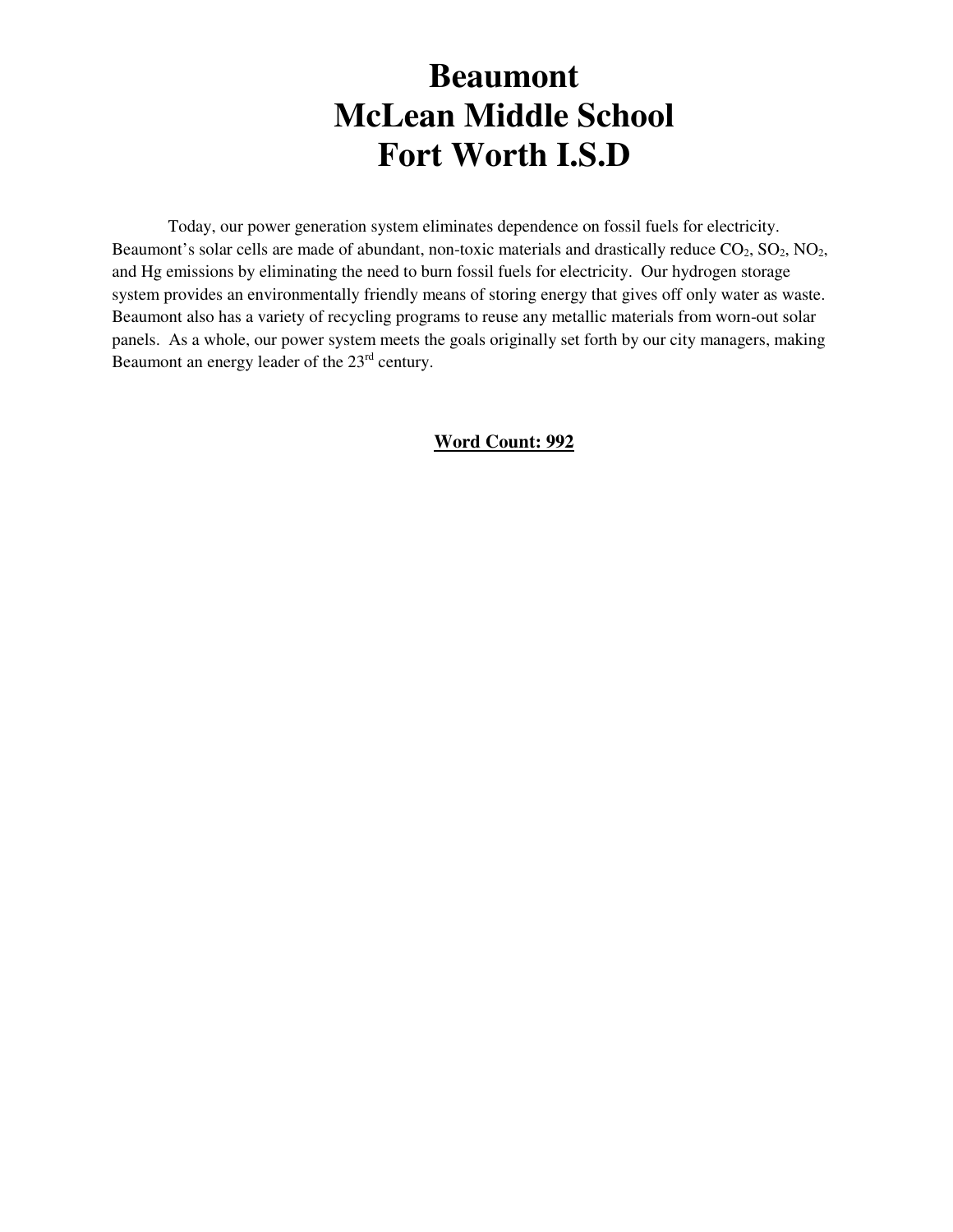Figure 1 adapted from:

Rubio, Francisca, and Pedro Banda. "Concentrated Photovoltaics: the Path to High Efficiency." *Solar Server.com*. Web. 14 Dec. 2011. <http://www.solarserver.com/solarmagazin/solarreport 0509 e.html>.

Figure 2 adapted from:

Benanti, Travis L., and D. Venkatarama. *Organic Solar Cells: An Overview Focusing on Active Layer Morphology*. Thesis. University of Massachusetts, 2005. Amherst: Springer, 2006. Print

Figure 3 adapted from:

- "Smart Grid Initiative." *Con Edison.com*. Web. 14 Dec. 2011. <http://www.coned.com/publicissues/smartgrid.asp>.
- Benanti, Travis L., and D. Venkatarama. *Organic Solar Cells: An Overview Focusing on Active Layer Morphology*. Thesis. University of Massachusetts, 2005. Amherst: Springer, 2006. Print
- Biello, David. "More Efficient Dyed Cells Offer Hope for Cheap Solar Windows: Scientific American." *Science News, Articles and Information | Scientific American*. 3 Nov. 2011. Web. 14 Dec. 2011. <http://www.scientificamerican.com/article.cfm?id=more-efficient-dyed-cells-offerhope-for-cheap-solar-windows>.
- Moore, Don. "Alternative Energy EMagazine Introduction to Solar Light-Generated Hydrogen Production Technology | AltEnergyMag." *Alternative Energy Resources, News, EMagazine & Library | AltEnergyMag*. Web. 14 Dec. 2011. <http://www.altenergymag.com/emagazine/2009/12/introduction-to-solar-light-generatedhydrogen-production-technology/1432>.
- ScienceDaily. "New Technology for Cheaper, More Efficient Solar Cells." *Advantages about Solar Energy*. Web. 14 Dec. 2011. <http://advantagesaboutsolarenergy.info/new-technology-forcheaper-more-efficient-solar-cells/>.
- Shahan, Zachary. "High-Efficiency Solar Cells Getting More Efficient, Cheaper." *Clean Tech News & Views: Solar Energy News. Wind Energy News. EV News. -- CleanTechnica — Clean Tech News & Views: Solar Energy News. Wind Energy News. EV News. & More.* Web. 14 Dec. 2011. <http://cleantechnica.com/2011/02/17/high-efficiency-solar-cells-getting-more-efficientcheaper/>.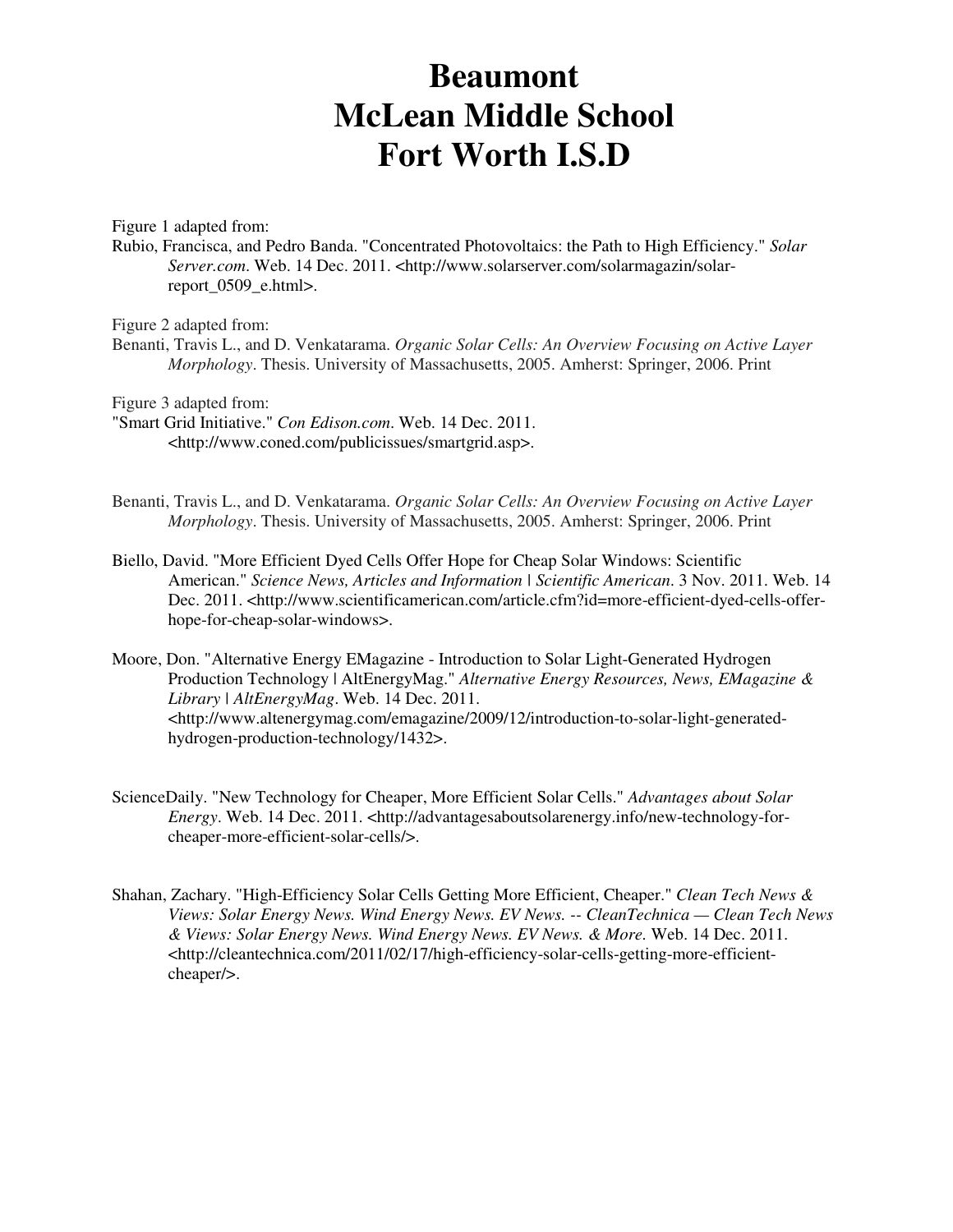- Trafton, Anne. "'Major Discovery' from MIT Primed to Unleash Solar Revolution MIT News Office." *MIT - Massachusetts Institute of Technology*. 31 July 2008. Web. 14 Dec. 2011. <http://web.mit.edu/newsoffice/2008/oxygen-0731.html>.
- University of Adelaide. "Metal Particle Generates New Hope for Hydrogen Energy." *Science Daily: News & Articles in Science, Health, Environment & Technology*. 28 June 2011. Web. 14 Dec. 2011. <http://www.sciencedaily.com/releases/2011/06/110628113153.htm>.
- Wooster, Robert, and Christine Moor Sanders. "SPINDLETOP OILFIELD | The Handbook of Texas Online| Texas State Historical Association (TSHA)." *Texas State Historical Association (TSHA) | A Digital Gateway to Texas History*. Web. 14 Dec. 2011. <http://www.tshaonline.org/handbook/online/articles/dos03>.
- Yirka, Bob. "Chinese Team Develop Fuel Cell That Can Clean Water as It Generates Electricity." *PhysOrg.com - Science News, Technology, Physics, Nanotechnology, Space Science, Earth Science, Medicine*. 19 Aug. 2011. Web. 14 Dec. 2011. <http://www.physorg.com/news/2011-08-chinese-team-fuel-cell-electricity.html>.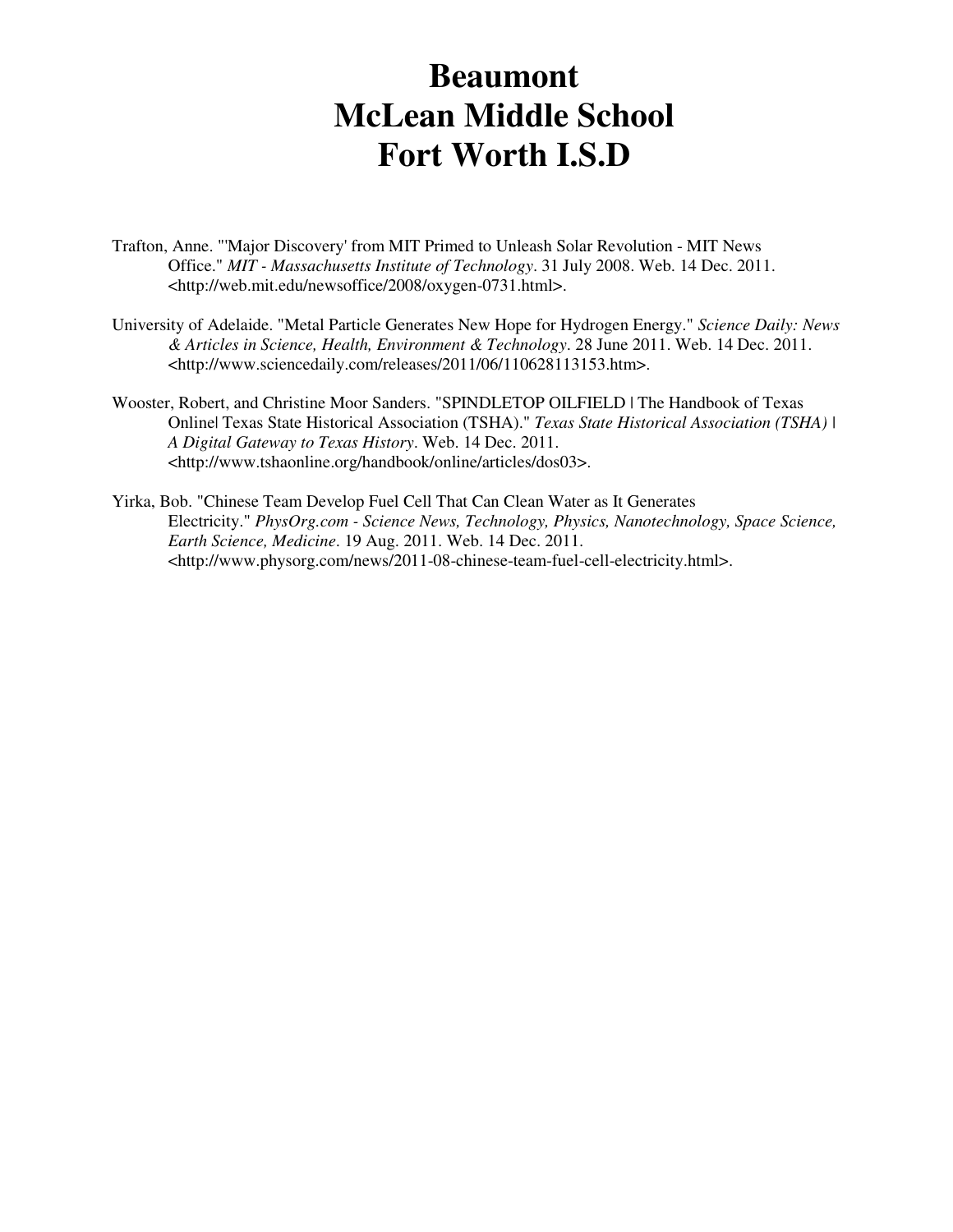### Hyperic Soul Essay

How do you power a world that is reliant on a dying energy source? At Hyperic Soul, we think we may have found the answer. Hyperic Soul is all about being modern and innovative in everything we do. Whether the problem at hand is how to power the city or something as small as automatically raising and lowering the flags at city hall, in Hyperic Soul we strive to better society through the use of modern technology. Previously, Hyperic Soul was using many forms of energy to power our city, most inefficient or polluting. Dr. Layne Mayes and Dr. Brooke Desrosiers, head engineers at the Hyperic Soul Electrical Field Research Center, speculated that our power sources would only last a maximum of ten more years. In Hyperic Soul, we strive to use "green" and sustainable power sources that create jobs for our citizens. The environment is very important to all the engineers and scientists at Hyperic Soul. In fact, we made it such a priority that we hired Megan Day and her team of environmental engineers to make all the technology in Hyperic Soul as environmentally friendly as possible. Our motto in Hyperic Soul is "a green life is a happy life".

Since the year 2010, innovative companies have been trying to find ways to use waste to make power ("Turning Waste Plastics into Renewable Energy"). The early forms of this power were overly complicated and expensive. In addition, they could only convert plastic to crude oil. The original burning process was very slow and inefficient; it could only harvest a tiny amount of energy. As the Hyperic Soul engineers started to refine the waste-to-energy system, they slowly started to implement the new process to diversify Hyperic Soul's energy sources. Every time they updated a part of the system, they would implement it at the Hyperic Soul Technology Testing Site, and if it showed to be functional, and it did not cause blackouts, they would expand the new technology further into the city. Eventually, Hyperic Soul began using totally updated power sources.

The way waste-to-energy works is not as complicated as one might think. It's a basic two-part process that solved a majority of the energy crisis. The waste that comes from private homes, businesses, and all of Hyperic Soul is fed into a large vat where is it compressed slightly to get the air out of it. From there, it goes into an oxygenated chamber where the waste is incinerated. While the waste is being incinerated, power is produced through steam. Water is contained in a chamber next to the incinerator, and when it is heated, the energy in the steam produced creates electricity. After this entire part of the waste-to-energy process is complete, the ashes from the incinerator are fed into another chamber, this one much taller. Concentrated pressure is applied to the ashes until it is converted to bio-oil. Some of the energy from the steam goes back to continually power the process.

To create higher paying jobs for sanitation workers in Hyperic Soul, we offer free job training to move up to a better position as a junior engineer and eventually, a fulltime engineer. Erin White, head trainer at the Hyperic Soul Job Training Division says, "Even people who started in a lower paying job can be engineers. And it's all thanks to Waste-to-Energy. In 2006, for every 100 sanitation workers, 4.4 would be injured or become ill while working ("Safety in Numbers"). This number may not seem very high, but since 2006, it continued to increase until the year 2100, when we introduced our waste-to-energy power. If we had not implemented this system of greater safety in Hyperic Soul, many more lives would have been damaged or lost due to unsafe working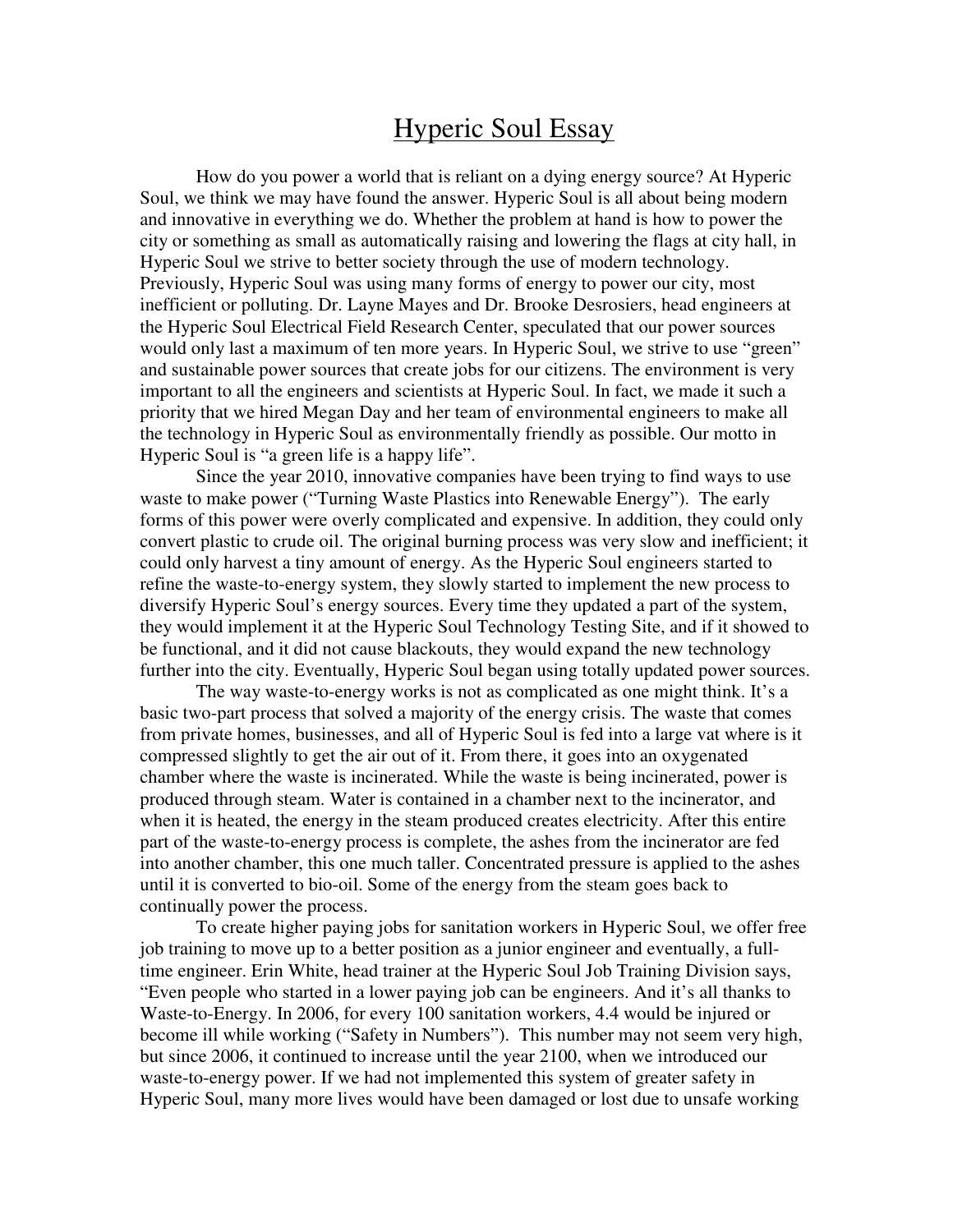conditions. With the waste-to-energy system, workers can remain employed while being reassured of the safety of their job.

As with every energy source, there is the question of environmental friendliness. In early forms of waste-to-energy, there was terrible pollution and the waste that couldn't be turned into energy was disposed, creating pollution in the soil. However, with the modern waste-to-energy process, we can make more of the waste into energy. Although we have solved the efficiency problem, harvesting the energy can still pollute the air. To combat this, we put the waste-to-energy converters underground, and when the potentially polluting chemicals react with the minerals in the soil, they rejuvenate the soil. The soil surrounding the converters is changed daily so that all soil can be revitalized by the process.

Even with these great things going for waste-to-energy, there are drawbacks. Most of the potential problems have been solved by Renae Harper at the Hyperic Soul Energy Improvement Center. One minor problem is that the waste-to-energy converters are not very pleasing to the eye. We believe we have solved this issue by locating the converters underground. Another problem could be the cost. This issue is much smaller than the early waste-to-energy forms because the system has been refined to where we get much more energy from the process and it is completely self-sufficient.

 In a final overview of Hyperic Soul power, our combination for 85% waste-toenergy, 10% solar, and 5% coal is the perfect fit for Hyperic Soul. If this combination were ever to fail, which is highly unlikely, we would use cold fusion power from our sister city, Intra-Genic. Waste-to-energy truly is the fuel of the future and will provide power for many centuries to come.

Word Count: 913